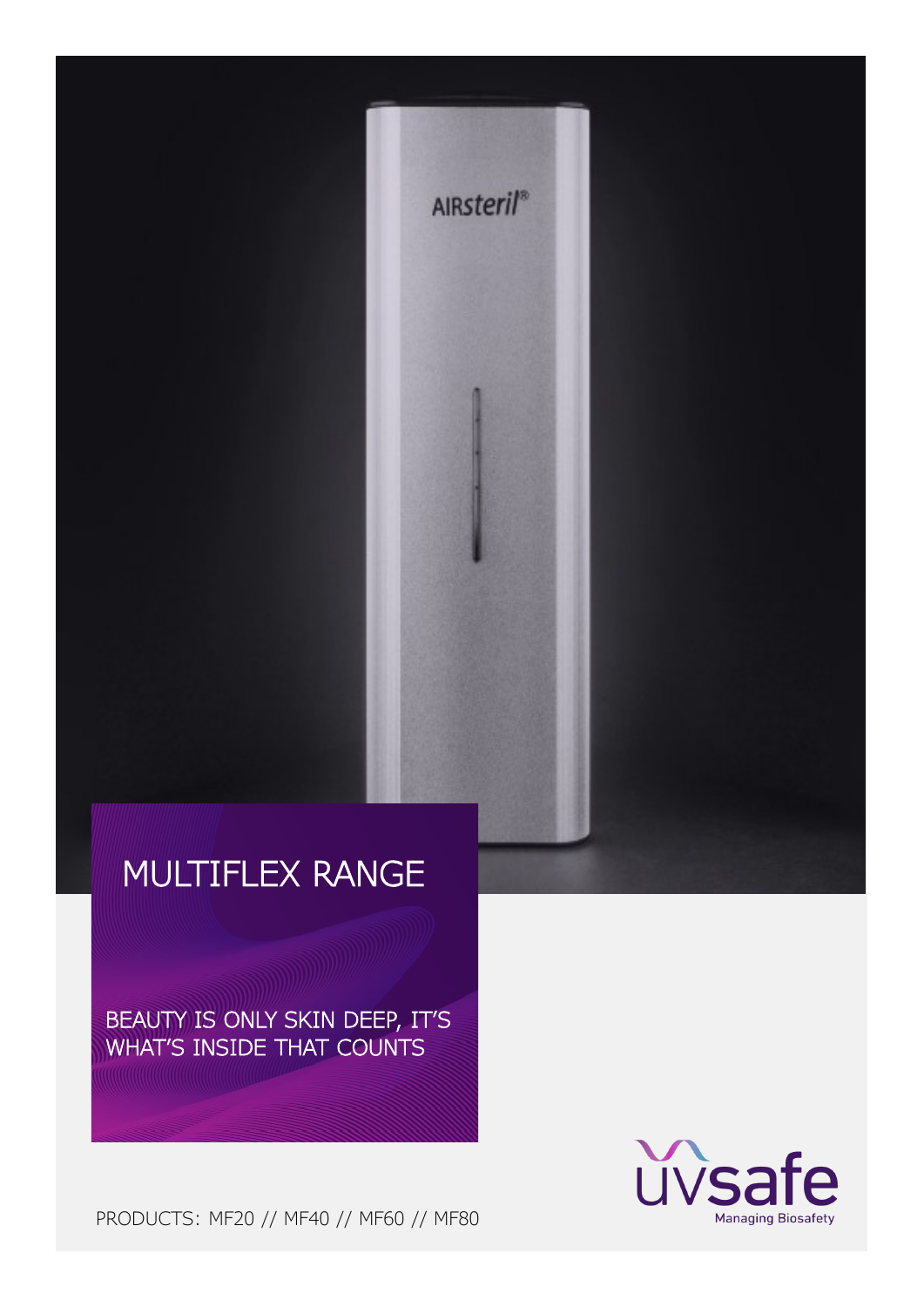MF20 // MF40 // MF60 // MF80

# LIFTS HYGIENE STANDARDS TO A LEVEL IMPOSSIBLE WITH TRADTIONAL CLEANING ALONE

## REMOVE OFOURS, CONTROL INFECTION & IMPROVE HYGIENE

- > Reduces harmful viruses
- > Circulates fresh clean air
- > Breaks down unwanted bacteria
- > Attacks odours at their source
- > Removes unhealthy microbes from the air
- > Makes every room smell freshly cleaned
- > Stops mould and fungi growth
- > Clears smelly compounds in the air 24/7



### HYGIENE PROBLEMS

In enclosing spaces, lingering unpleasant odours are an embarrassing problem. Airborne microorganisms create offensive odours, spread infections and compromises hygiene standards, bacteria breed so quickly they cannot be cleared with traditional cleaning. Masking odours can create a more unpleasant environment.

- > Fan operation distributes cleaning air
- > Annual lamp change maintains performance
- > Robust vandal resistant Aluminium casing
- > Wall or ceiling mountable on four screws
- > Plug in or quickly wired into fused spur

### PERFECT FOR USE IN

- > Changing rooms Gymnasiums, Offices
- > Kitchens and food preparation areas
- > Care homes Lounges, Corridoes, Receptions
- > Waiting Rooms
- > Open plan offices
- > Nurseries
- > Veterinary Surgeries
- > GP Surgeries



| Area Size                                                | 20m2 30m2 60m2 80m2 |  |
|----------------------------------------------------------|---------------------|--|
| Odour & infection   MF20   MF30   MF60   MF80<br>control |                     |  |

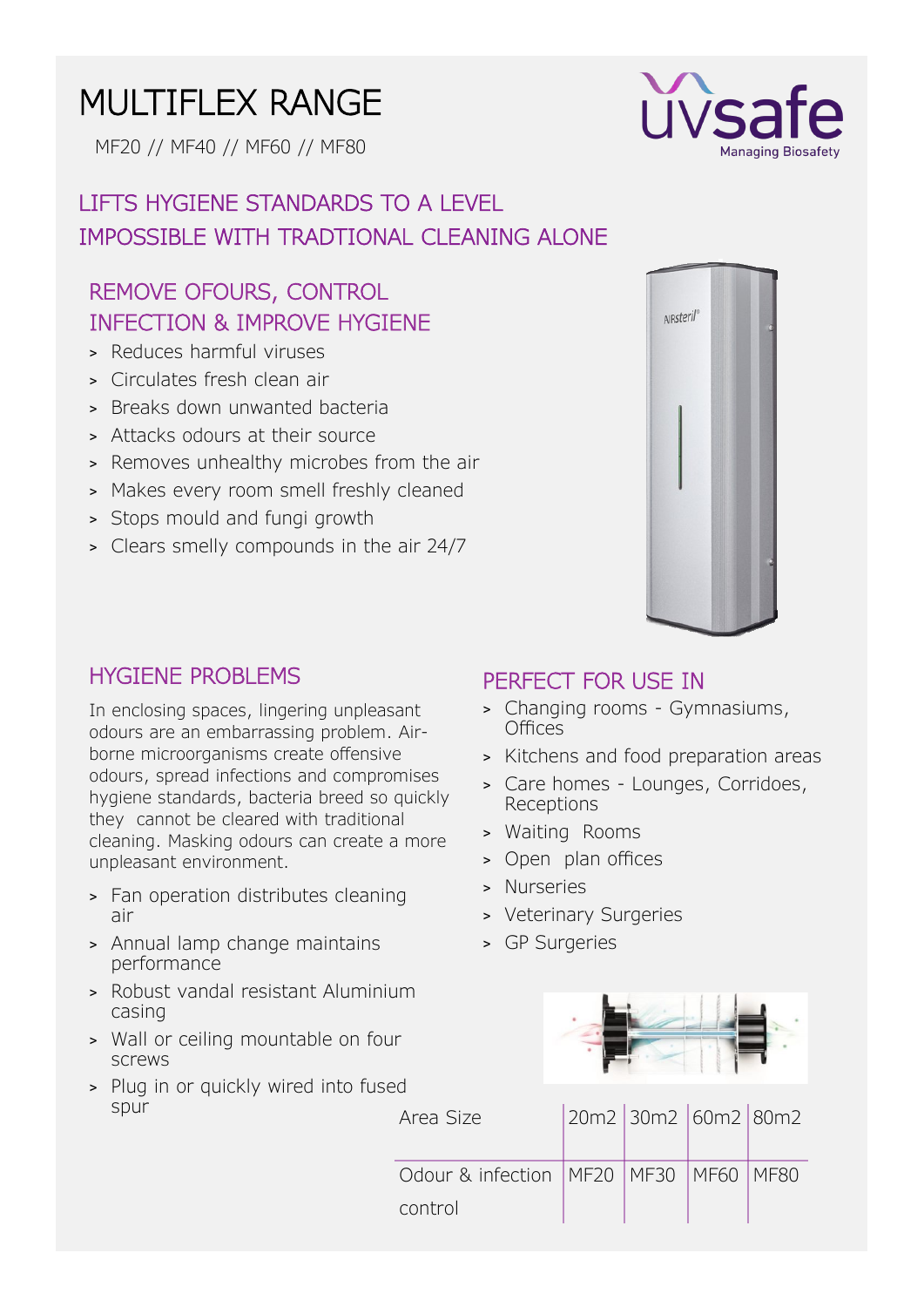MF20 // MF40 // MF60 // MF80



## THE MOST ADVANCED BACTERIA CONTROL TECHNOLOGY OF ITS KIND, USED BY THE BEST PROFESSIONALS IN THE BUISNESS



## SERVICING MADE EASY

Power must be disconnected before attempting any servicing and only undertake by a competent individual. All Airsteril partners have fully trained engineers to carry out all servicing work.

The MF cover is easily removed by taking out four screws, then the two finger screws removed from the lamp housing plate allow lamp replacement. Any dust or debris build up should be cleared from the san and interior.

Lamps must be changed on an annual basis to maintain performance.

## HOW OUR AIR SILENT SYSTEM WORKS

All AIRsteril units utilise out unique combination of 5 technologies. They eliminate unpleasant odours and control harmful bacteria and viruses 24 hours a day, 365 days of the year.

The MF units are suitable for use in areas of continuous occupation in enclosed spaces. The number in the unit code signifies the floor area - an MF40 convers 40m2 and an MF80 covers 80m2. For larger areas a combination of MF units is used, for infection control only a lower powered unit can be used. The MF is fan driven and can easily be ceiling or wall mounted for continuous operation via a fused spur, or plugged in. Alternatively it is supplied with rubber feet and can be placed on a high surface.

# ODOUR ELIMINATION GUARANTEED

#### \*Conditions Apply

| <b>Multiflex Unit Dimensions</b>                                     | Construction                                                        |  |  |
|----------------------------------------------------------------------|---------------------------------------------------------------------|--|--|
| 430mm (L) x 130 (W) x 100mm (D)                                      | Anodised Aluminium Extrusion                                        |  |  |
| Power Supply                                                         | Weight                                                              |  |  |
| 220 - 230V 33 watts                                                  | 2.4kg                                                               |  |  |
| Set Up                                                               | Operation                                                           |  |  |
| Wall or ceiling mounting. Easy marking and fixing at<br>four points. | Continuous, indicated by blue lamp.<br>Requires annual lamp change. |  |  |